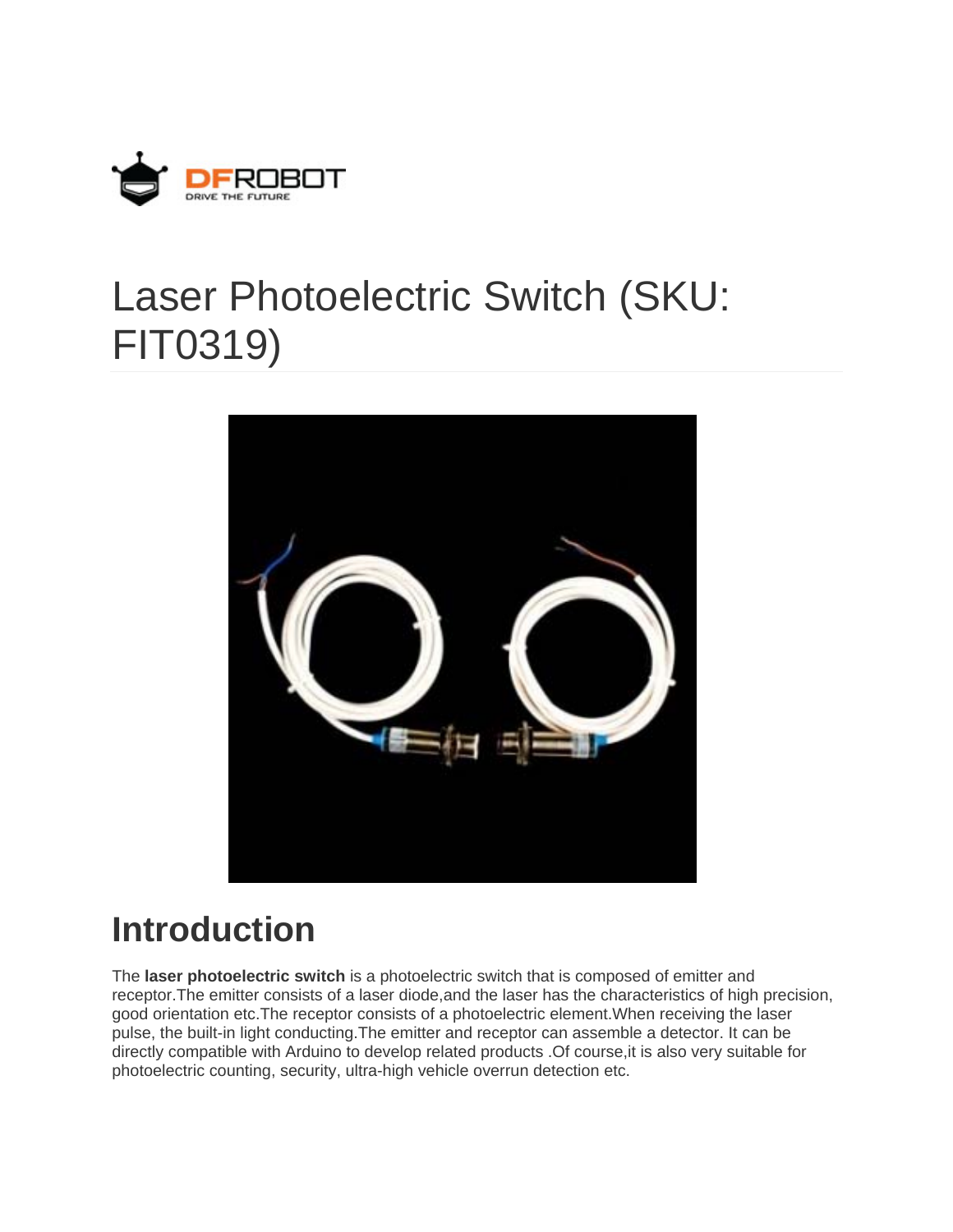#### **Specifications**

- Model: GAB100M-AK
- Output:NPN NO
- Lasers safety class: 3R
- Voltage: 5V DC
- Power(Emitter): 30mW
- Frequency: 300Hz
- Pointing Angle: 3°
- Corresponding Time: < 5ms
- Detection Range: 65m
- Working temperature: -20-80°C
- Working relative humility: 35~95%, RH
- Protection grade: IP66
- Size: 65\*M18 (mm)
- Length of cable: about 120cm



Class 3R are usually up to 5 mW and involve a small risk of eye damage within the time of the blink reflex. Staring into such a beam for several seconds is likely to cause damage to a spot on the retina.

# **Connection Diagram**



Laser Photoelectric Switch